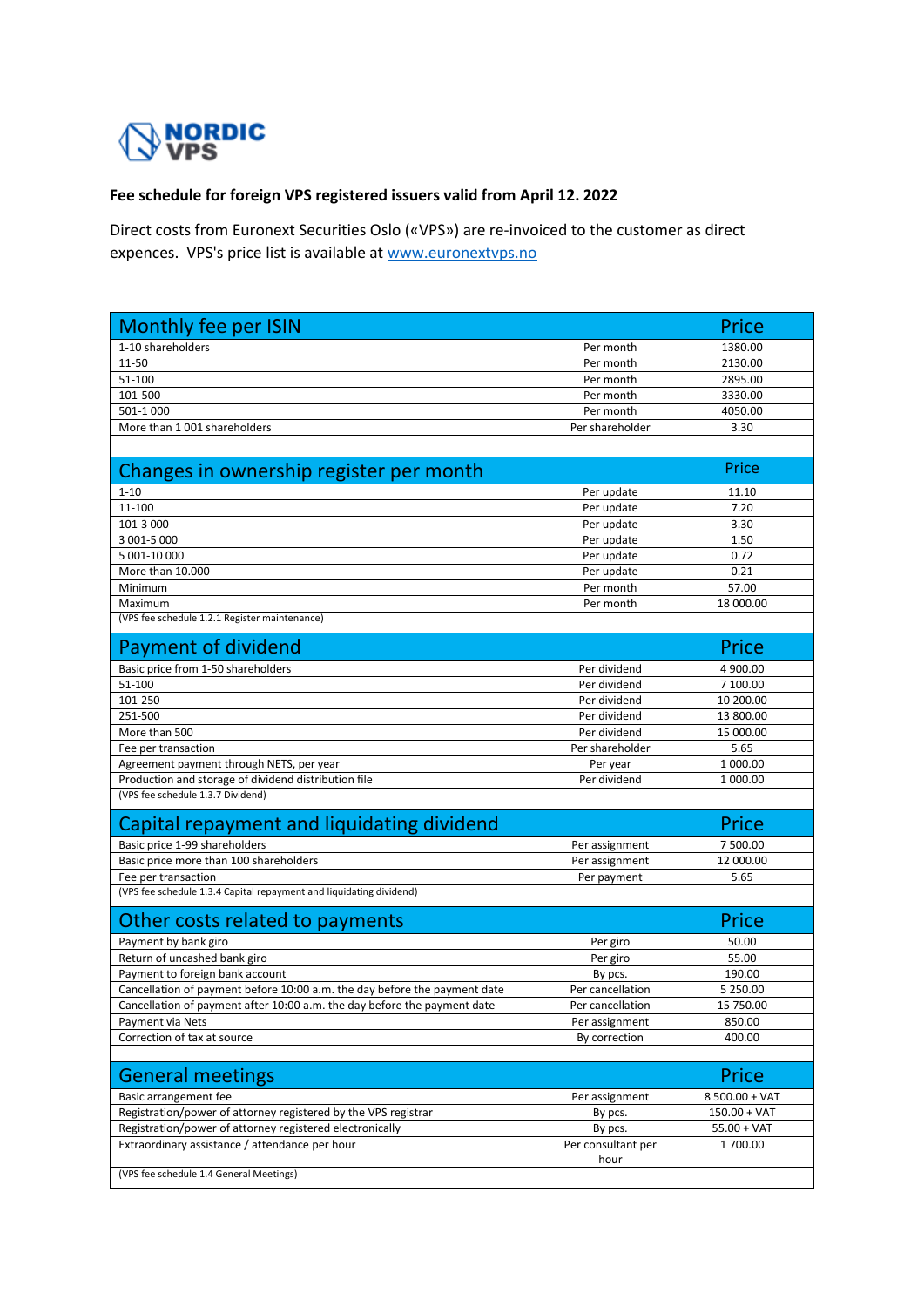| <b>Resale of securities</b>                                                                               |                 | Price                    |
|-----------------------------------------------------------------------------------------------------------|-----------------|--------------------------|
| 1/2 basic fee (from 1-99 transactions)                                                                    |                 | 23 000.00                |
| Basic fee (more than 100 transactions)                                                                    |                 | 44 000.00                |
| Fee per electronic transaction                                                                            | Per transaction | 110.00                   |
| <b>Manual transactions</b>                                                                                | Per transaction | 350.00                   |
| (VPS fee schedule 1.3.10 Resale of securities)                                                            |                 |                          |
| Private placement                                                                                         |                 | Price                    |
| Basic arrangement fee                                                                                     | min. 2.500 max. | 1 basic point of         |
|                                                                                                           | 125.000         | transaction value in NOK |
| Fee per transaction                                                                                       | Per transaction | 90.00                    |
| Transaction price. delivery to nominee accounts                                                           | Per transaction | 400.00                   |
| (VPS fee schedule 1.3.8 Issuance and private placement)                                                   |                 |                          |
| <b>Issuance of shares</b>                                                                                 |                 | Price                    |
| Basic arrangement fee                                                                                     |                 | 32 000.00                |
| Fee per transaction                                                                                       | Per transaction | 90.00                    |
| Manual forms                                                                                              | Per transaction | 350.00                   |
| Issuance of subscription rights<br>Issuance of historical subscription rights                             | Per account     | 5.65                     |
| (VPS fee schedule 1.3.8 Issuance and private placement)                                                   | Per account     | 9.00                     |
|                                                                                                           |                 |                          |
| Additional services (share issue & resale)                                                                |                 | Price                    |
| Additional ISIN related to share issue and resale                                                         | Per ISIN        | 6 000.00                 |
| Additional run to collect cash                                                                            | Per run         | 4750.00                  |
|                                                                                                           |                 |                          |
| Acquisition                                                                                               |                 | Price                    |
| 1/2 Basic arrangement fee (from 1-99 acceptances)                                                         | Per assignment  | 18 000.00                |
| Basic arrangement fee (more than 100 acceptances)                                                         | Per assignment  | 35 500.00                |
| <b>Transaction cost standard</b>                                                                          | Per acceptance  | 80.00                    |
| Transaction cost w/partial security interest                                                              | Per acceptance  | 150.00                   |
| (VPS fee schedule 1.3.2 Acquisition)                                                                      |                 |                          |
| <b>Compulsory redemption</b>                                                                              |                 | Price                    |
| Basic price 1-99 shareholders                                                                             |                 | 18 000.00                |
| Basic arrangement fee more than 100 shareholders                                                          |                 | 35 500.00                |
| Fee per transaction                                                                                       | Per transaction | 60.00                    |
| Additional run to distribute cash                                                                         |                 | 4 500.00                 |
| Fee per transaction                                                                                       | Per account     | 15.00                    |
| (VPS fee schedule 1.3.6 Compulsory redemption)                                                            |                 |                          |
| Merger/demerger. split/reverse split. Bonus                                                               |                 | Price                    |
| issue and change of ISIN                                                                                  |                 |                          |
|                                                                                                           |                 |                          |
| Basic price 1-99 shareholders<br>Basic arrangement fee over 100                                           |                 | 12 000.00<br>24 000.00   |
| Fee per transaction                                                                                       | Per account     | 15.00                    |
| (VPS fee schedule 1.3.9 Merger / Demerger, 1.3.3 Bonus issue. 1.3.5 Change of ISIN)                       |                 |                          |
|                                                                                                           |                 |                          |
| <b>Termination of ISIN</b>                                                                                |                 | Price                    |
| Termination of ISIN, basic fee < 100 shareholders                                                         |                 | 4500                     |
| Termination of ISIN, basic fee > 100 shareholders                                                         |                 | 9 000.00                 |
| Fee per transaction<br>(VPS fee schedule 1.1.4 Cancellation of ISIN)                                      | Per account     | 10.00                    |
|                                                                                                           |                 |                          |
| <b>Special arrangements</b>                                                                               |                 | Price                    |
| Basic price fulfilment of shares/equity certificates                                                      |                 | 3 000.00                 |
| Fulfilment of shares/equity certificates                                                                  | Per account     | 300.00                   |
| Basic price for other special assignments                                                                 |                 | 12 000.00                |
| Payment on other special assignments<br>Write-up or write-down of share capital (change of nominal value) | Per transaction | 5.65<br>4 500.00         |
|                                                                                                           |                 |                          |
| Conversion into VPS (new company)                                                                         |                 | Price                    |
|                                                                                                           | Per hour        | 1700.00                  |
|                                                                                                           |                 |                          |